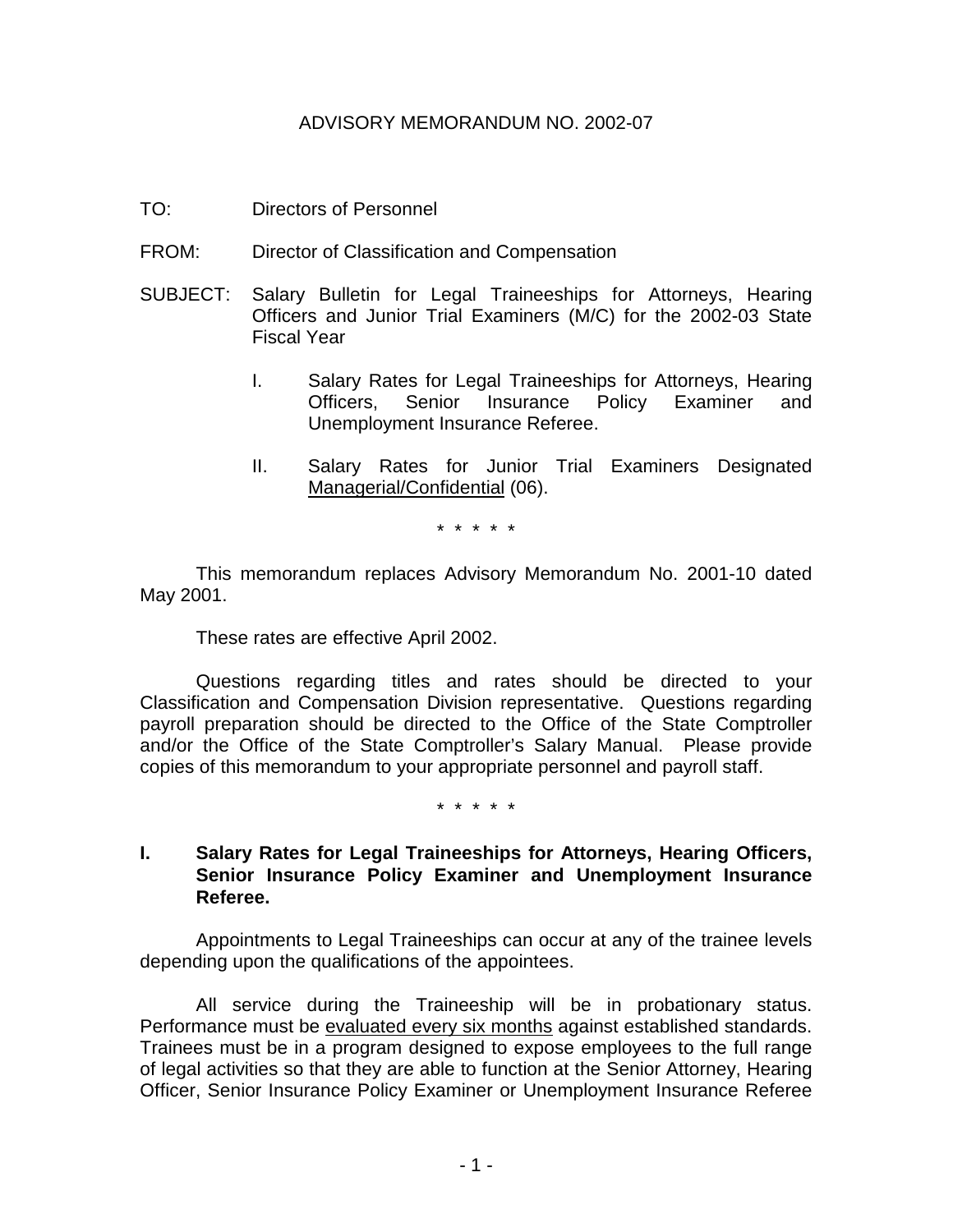level at the Traineeship's completion. Trainees whose service is less than satisfactory and who are not terminated, will be extended by an additional six months. Trainees whose service is less than satisfactory during any two six month periods, must be terminated.

Traineeship Honors Premiums are available for the duration of the Traineeship period only. Honors Premiums may result in an additional \$1,000 added to the base annual salary of those appointees who have graduated within the top one-third of their class or who have served as a member of the editorial board of their law review.

Performance advancement payments may not increase a trainee's salary beyond the job rate of the target Senior Attorney, Grade 25/M-1; Hearing Officer, Grade 25; Senior Insurance Policy Examiner, Grade 25, or Unemployment Insurance Referee, Grade 25.

# A. Traineeships for Attorney Trainee 1 and 2

Individuals appointed as an Attorney Trainee 1 will advance to Attorney Trainee 2 after six months of satisfactory service. Upon admission to the New York State Bar, Attorney Trainees 1 and 2 advance to Assistant Attorney 1. Persons not admitted to the New York State Bar within two years of appointment must be terminated. Hiring Rates and performance advancement payments for Attorney Trainee 1 and 2 are listed in the following chart.

|                      |                       |                       | <b>Performance Advancement</b><br><b>Upon Completion of Level</b> |                                   |
|----------------------|-----------------------|-----------------------|-------------------------------------------------------------------|-----------------------------------|
| <b>Trainee Title</b> | <b>Hiring</b><br>Rate | <b>Qualifications</b> | <b>Effective</b><br><b>Performance</b>                            | Outstanding<br><b>Performance</b> |

Attorney Trainee 2 \$39,498 Law School Graduation\* and 6 months' experience \$1,845 \$1,845

\* Or other eligibility to take the New York State Bar Examination.

#### B. Traineeships for Assistant Attorney 1 and 2, Attorney 1 and 2, and **Assistant Hearing Officer 1 and 2**

Attorney Trainee 1 \$38,022 Law School Graduation\* \$1,476 \$1,476

Individuals appointed as an Assistant Attorney 1 or to any higher level title in the Traineeship up to and including Attorney 2 or Assistant Hearing Officer 2, advance after each six months of satisfactory service to the next higher title (with salary increases based on performance). This advancement will continue until a trainee reaches one of the following titles:

• Senior Attorney, Grade 25/M-1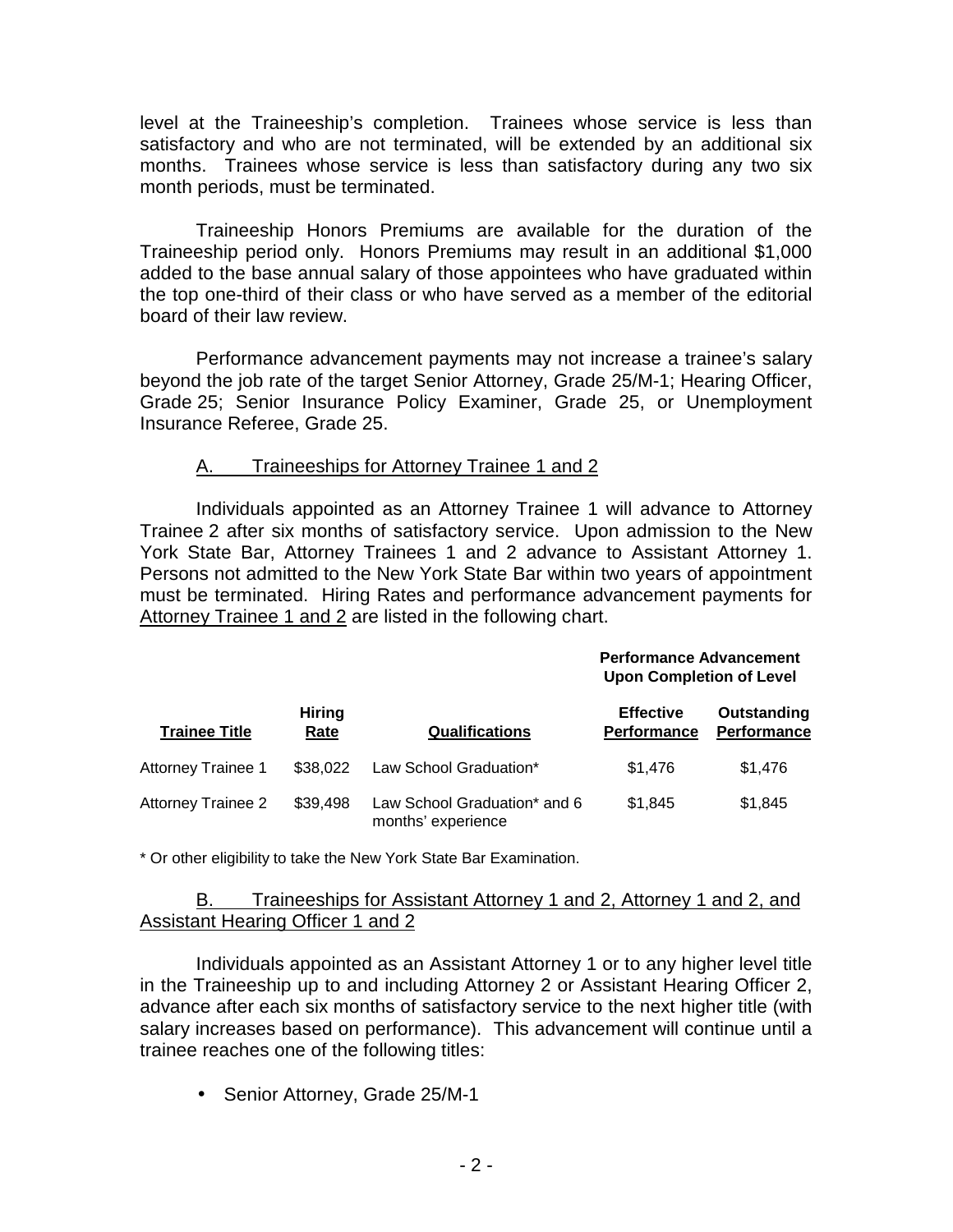- Hearing Officer, Grade 25
- Senior Insurance Policy Examiner, Grade 25
- Unemployment Insurance Referee, Grade 25

Hiring Rates and performance advancement payments for Assistant Attorney 1 and 2 are listed in the following chart.

| <b>Trainee Title</b>        | <b>Hiring</b><br>Rate | <b>Qualifications</b>                                          | <b>Performance Advancement</b><br><b>Upon Completion of Level</b> |                                   |
|-----------------------------|-----------------------|----------------------------------------------------------------|-------------------------------------------------------------------|-----------------------------------|
|                             |                       |                                                                | <b>Effective</b><br><b>Performance</b>                            | Outstanding<br><b>Performance</b> |
| <b>Assistant Attorney 1</b> | \$41,343              | Admission to NYS Bar and no<br>subsequent experience           | \$1,845                                                           | \$3,691                           |
| <b>Assistant Attorney 2</b> | \$43,188              | Admission to NYS Bar and 6<br>months' subsequent<br>experience | \$2,769                                                           | \$5,538                           |

Hiring Rates and performance advancement payments for Attorney 1 and 2 and Assistant Hearing Officer 1 and 2 are listed in the following chart.

#### **Performance Advancement Upon Completion of Level**

| <b>Trainee Title</b>                                     | <b>Hiring</b><br>Rate | <b>Qualifications</b>                                              | <b>Effective</b><br><b>Performance</b> | Outstanding<br><b>Performance</b> |
|----------------------------------------------------------|-----------------------|--------------------------------------------------------------------|----------------------------------------|-----------------------------------|
| Attorney 1** or<br><b>Assistant Hearing</b><br>Officer 1 | \$45,957              | Admission to NYS Bar and 12<br>months' subsequent experience       | \$3.691                                | \$5,538                           |
| Attorney 2** or<br><b>Assistant Hearing</b><br>Officer 2 | \$49.648              | Six months as Attorney 1                                           | \$0                                    | \$0                               |
|                                                          |                       | Six months as Assistant Hearing<br>Officer 1                       | \$0                                    | \$0                               |
|                                                          |                       | Admission to the NYS Bar and<br>18 months subsequent<br>experience | \$0                                    | \$0                               |

\*\* When utilizing the Legal Specialties Traineeship to fill Senior Insurance Policy Examiner, Grade 25, or Unemployment Insurance Referee, Grade 25, the Attorney 1 and 2 trainee titles are replaced by the titles Insurance Policy Examiner 1 and 2, NS or Unemployment Insurance Referee Trainee 1 and 2, NS, respectively.

#### C. Early Advancement

Such early advancement will reduce Traineeships by six months. An individual with one full year of service as Assistant Attorney 1 and 2 or Assistant Attorney 2 and Assistant Hearing Officer 1, whose performance is rated as Outstanding at the end of that service and again following six months of service